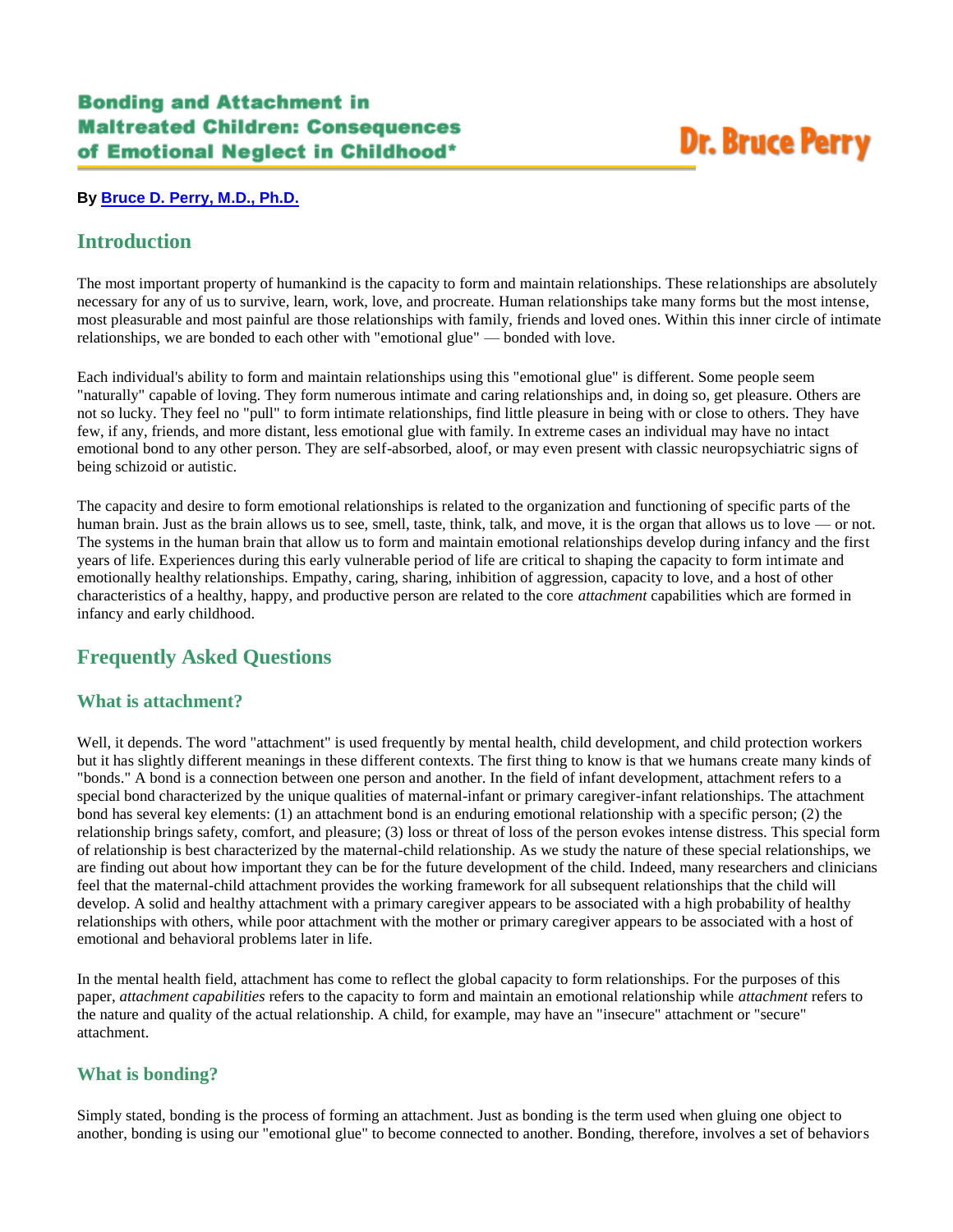that will help lead to an emotional connection (attachment).

#### **Are bonding and attachment genetic?**

The biological capacity to bond and form attachments is most certainly genetically determined. The drive to survive is basic in all species. Infants are defenseless and must depend upon a caregiving adult for survival. It is in the context of this primary dependence, and the maternal response to this dependence, that a relationship develops. This attachment is crucial for survival.

An emotionally and physically healthy mother will be drawn to her infant — she will feel a physical longing to smell, cuddle, rock, coo, and gaze at her infant. In turn the infant will respond with snuggling, babbling, smiling, sucking, and clinging. In most cases, the mother's behaviors bring pleasure and nourishment to the infant, and the infant's behaviors bring pleasure and satisfaction to the mother. This reciprocal positive feedback loop, this maternal-infant dance, is where attachment develops.

Therefore, despite the genetic potential for bonding and attachment, it is the nature, quantity, pattern, and intensity of early life experiences that express that genetic potential. Without predictable, responsive, nurturing, and sensory-enriched caregiving, the infant's potential for normal bonding and attachments will be unrealized. The brain systems responsible for healthy emotional relationships will not develop in an optimal way without the right kinds of experiences at the *right times* in life.

#### **What are bonding experiences?**

The acts of holding, rocking, singing, feeding, gazing, kissing, and other nurturing behaviors involved in caring for infants and young children are bonding experiences. Factors crucial to bonding include time together (in childhood, *quantity* does matter!), face-to-face interactions, eye contact, physical proximity, touch, and other primary sensory experiences such as smell, sound, and taste. Scientists believe the most important factor in creating attachment is positive physical contact (e.g., hugging, holding, and rocking). It should be no surprise that holding, gazing, smiling, kissing, singing, and laughing all cause specific neurochemical activities in the brain. These neurochemical activities lead to normal organization of brain systems that are responsible for attachment.

The most important relationship in a child's life is the attachment to his or her primary caregiver — optimally, the mother. This is due to the fact that this first relationship determines the biological and emotional 'template' for all future relationships. Healthy attachment to the mother built by repetitive bonding experiences during infancy provides the solid foundation for future healthy relationships. In contrast, problems with bonding and attachment can lead to a fragile biological and emotional foundation for future relationships.

### **When are these windows of opportunity?**

*Timing is everything*. Bonding experiences lead to healthy attachments and healthy attachment capabilities when they are provided in the earliest years of life. During the first three years of life, the human brain develops to 90 percent of adult size and puts in place the majority of systems and structures that will be responsible for all future emotional, behavioral, social, and physiological functioning during the rest of life. There are critical periods during which bonding experiences *must be present* for the brain systems responsible for attachment to develop normally. These critical periods appear to be in the first year of life, and are related to the capacity of the infant and caregiver to develop a positive interactive relationship.

### **What happens if this window of opportunity is missed?**

The impact of impaired bonding in early childhood varies. With severe emotional neglect in early childhood the impact can be devastating. Children without touch, stimulation, and nurturing can literally lose the capacity to form any meaningful relationships for the rest of their lives. Fortunately, most children do not suffer this degree of severe neglect. There are, however, many millions of children who have some degree of impaired bonding and attachment during early childhood. The problems that result from this can range from mild interpersonal discomfort to profound social and emotional problems. In general, the severity of problems is related to how early in life, how prolonged, and how severe the emotional neglect has been.

This does not mean that children with these experiences have no hope to develop normal relationships. Very little is known about the ability of replacement experiences later in life to "replace" or repair the undeveloped or poorly organized bonding and attachment capabilities. Clinical experiences and a number of studies suggest that improvement can take place, but it is a long, difficult, and frustrating process for families and children. It may take many years of hard work to help repair the damage from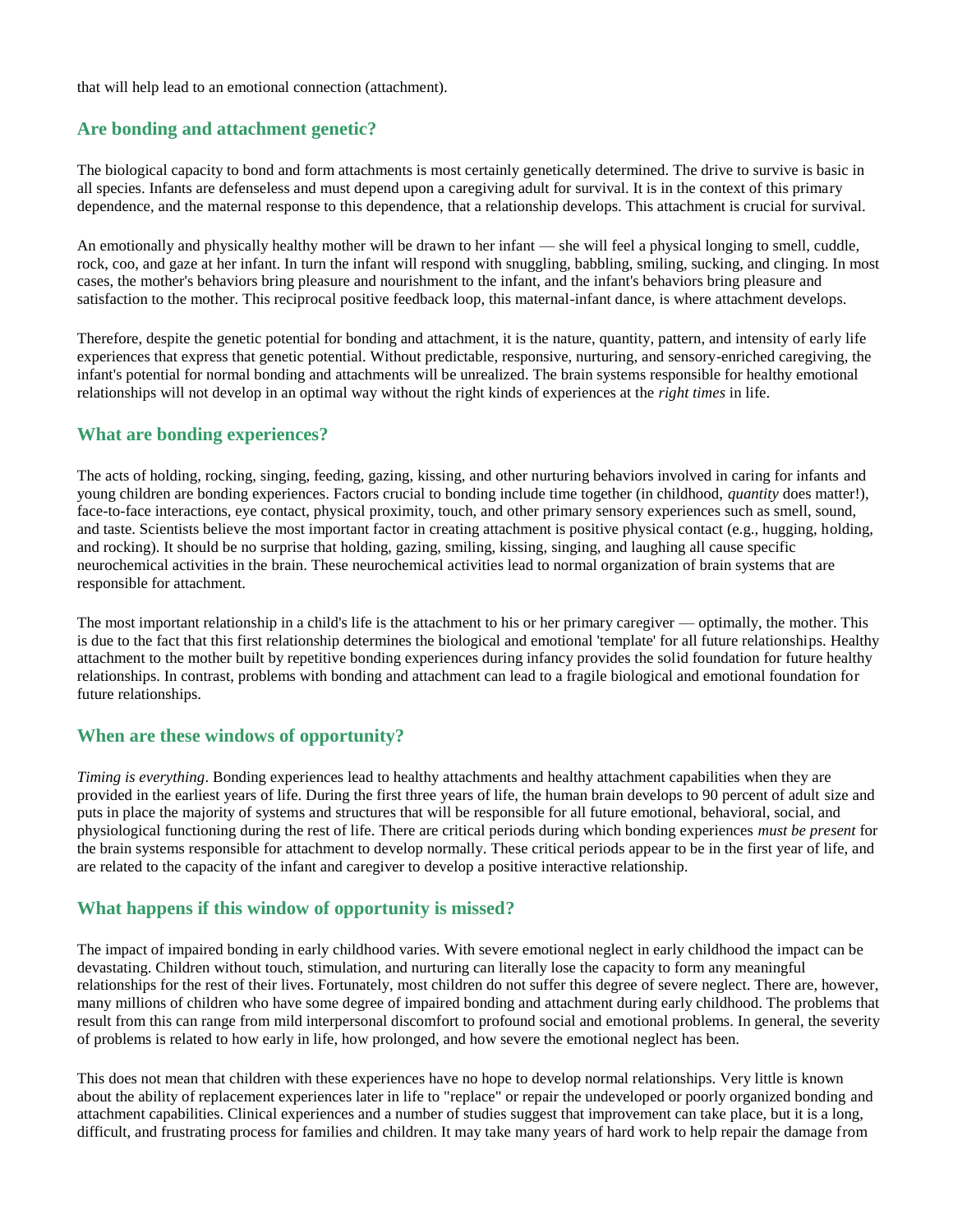only a few months of neglect in infancy.

#### **Are there ways to classify attachment?**

Like traits such as height or weight, individual attachment capabilities are continuous. In an attempt to study this range of attachments, however, researchers have clustered the continuum into four categories of attachment: secure, insecure-resistant, insecure-avoidant, and insecure-disorganized/disoriented. Securely attached children feel a consistent, responsive, and supportive relation to their mothers even during times of significant stress. Insecurely attached children feel inconsistent, punishing, unresponsive emotions from their caregivers, and feel threatened during times of stress.

Dr. Mary Ainsworth developed a simple process to examine the nature of a child's attachment. This is called the Strange Situation procedure. Simply stated, the mother and infant are observed in a sequence of "situations": parent-child alone in a playroom; stranger entering room; parent leaving while the stranger stays and tries to comfort the baby; parent returns and comforts infant; stranger leaves; mother leaves infant all alone; stranger enters to comfort infant; parent returns and tries to comfort and engage the infant. The behaviors during each of these situations is observed and "rated." The behaviors of children in this testing paradigm is observed and categorized based upon both the child's willingness to re-engage with the parent, and the child's emotional state during the reunion.

| <b>Classification of</b><br><b>Attachment</b> | Percentage at<br><b>One Year</b> | <b>Response in Strange Situation</b>                                                                                                                                            |
|-----------------------------------------------|----------------------------------|---------------------------------------------------------------------------------------------------------------------------------------------------------------------------------|
| <b>Securely attached</b>                      | $60 - 70$ %                      | Explores with M in room; upset with separation; warm greeting<br>upon return; seeks physical touch and comfort upon reunion                                                     |
| Insecure: avoidant                            | $15 - 20 \%$                     | Ignores M when present; little distress on separation; actively<br>turns away from M upon reunion                                                                               |
| Insecure: resistant                           | 10-15 $%$                        | Little exploration with M in room, stays close to M; very distressed<br>upon separation; ambivalent or angry and resists physical contact<br>upon reunion with M                |
| Insecure:<br>disorganized/<br>disoriented     | $5 - 10 \%$                      | Confusion about approaching or avoiding M; most distressed by<br>separation; upon reunion acts confused and dazed - similar to<br>approach-avoidance confusion in animal models |

#### **What other factors influence bonding and attachment?**

Any factors that interfere with bonding experiences can interfere with the development of attachment capabilities. When the interactive, reciprocal "dance" between the caregiver and infant is disrupted or difficult, bonding experiences are difficult to maintain. Disruptions can occur because of primary problems with the infant, the caregiver, the environment, or the "fit" between the infant and caregiver.

**Infant:** The child's "personality" or temperament influences bonding. If an infant is difficult to comfort, irritable, or unresponsive compared to a calm, self-comforting child, he or she will have more difficulty developing a secure attachment. The infant's ability to participate in the maternal-infant interaction may be compromised due to a medical condition, such as prematurity, birth defect, or illness.

**Caregiver:** The caregiver's behaviors can also impair bonding. Critical, rejecting, and interfering parents tend to have children that avoid emotional intimacy. Abusive parents tend to have children who become uncomfortable with intimacy, and withdraw. The child's mother may be unresponsive to the child due to maternal depression, substance abuse, overwhelming personal problems, or other factors that interfere with her ability to be consistent and nurturing for the child.

**Environment:** A major impediment to healthy attachment is fear. If an infant is distressed due to pain, pervasive threat, or a chaotic environment, they will have a difficult time participating in even a supportive caregiving relationship. Infants or children in domestic violence, refugee situations, community violence, or war zone environments are vulnerable to developing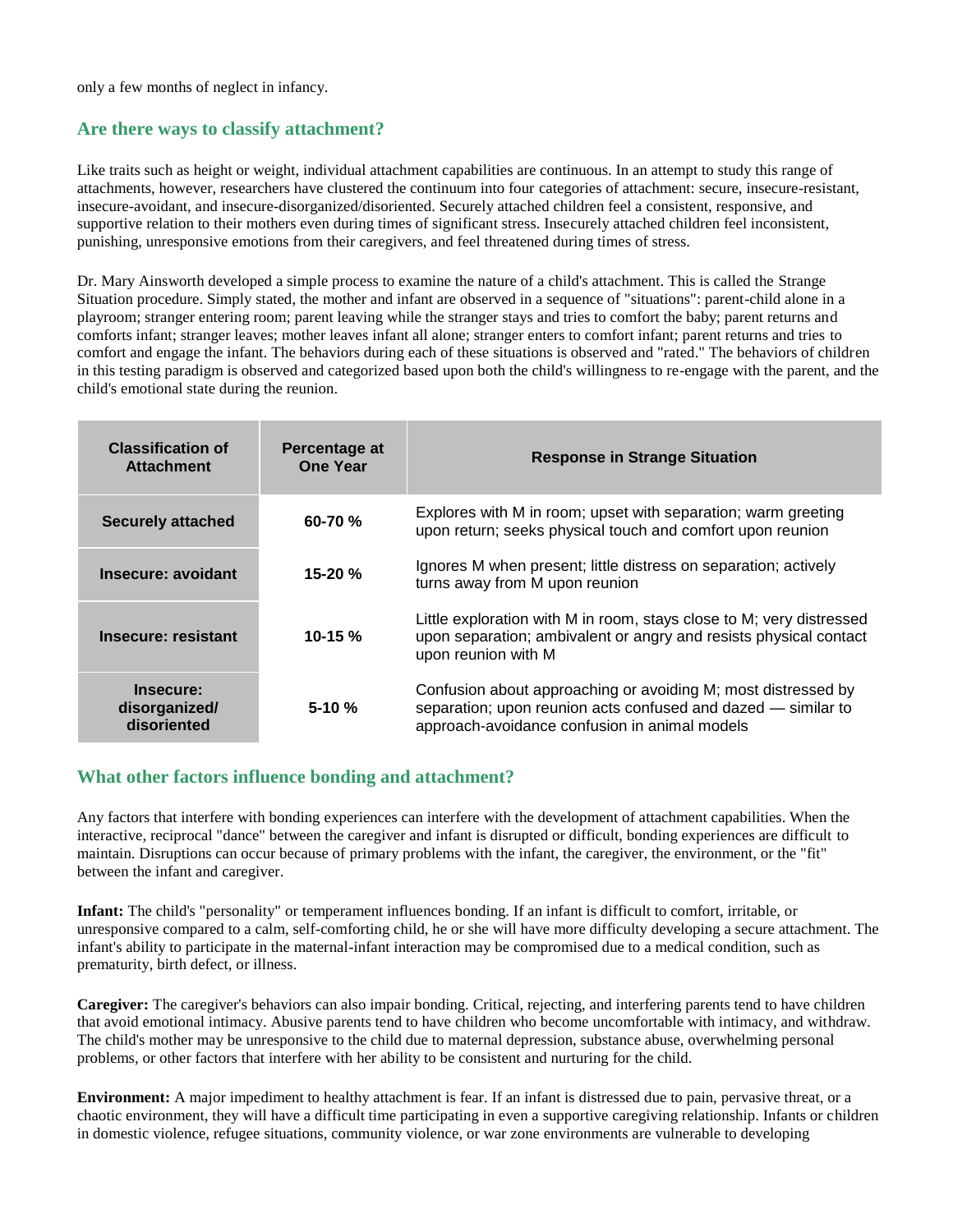attachment problems.

**Fit:** The "fit" between the temperament and capabilities of the infant and those of the mother is crucial. Some caregivers can be just fine with a calm infant, but are overwhelmed by an irritable infant. The process of reading each other's non-verbal cues and responding appropriately is essential to maintain the bonding experiences that build in healthy attachments. Sometimes a style of communication and response familiar to a mother from one of her other children may not fit her new infant. The mutual frustration of being "out of sync" can impair bonding.

#### **How does abuse and neglect influence attachment?**

There are three primary themes that have been observed in abusive and neglectful families. The most common effect is that maltreated children are, essentially, rejected. Children who are rejected by their parents will have a host of problems including difficulty developing emotional intimacy; some of these are listed below. In abusive families, it is common for this rejection and abuse to be transgenerational. The neglectful parent was neglected as a child; they in turn pass on the way they were parented. Another theme is "parentification" of the child. This takes many forms. One common form is when an immature young woman becomes a single parent. The infant is treated like a playmate and very early in life like a friend. It is common to hear these young mothers talk about their four-year-old as "my best friend" or "my little man." In other cases, the adults are so immature and uninformed about children that they treat their children like adults — or even like another parent. As a result, their children may participate in fewer activities with other children who are "immature." This false sense of maturity in children often interferes with the development of same-aged friendships. The third common theme is the transgenerational nature of attachment problems — they pass from generation to generation.

It is important to note that previously secure attachments can change suddenly following abuse and neglect. The child's perception of a consistent and nurturing world may no longer "fit" with their reality. For example, a child's positive views of adults may change following physical abuse by a baby-sitter.

#### **Are attachment problems always from abuse?**

No, in fact the majority of attachment problems are likely due to parental ignorance about development rather than abuse. Many parents have not been educated about the critical nature of the experiences of the first three years of life. With more public education and policy support for these areas, this will improve. Currently, this ignorance is so widespread that it is estimated that one in three people has an avoidant, ambivalent, or resistant attachment with their caregiver. Despite this insecure attachment, these individuals can form and maintain relationships — yet not with the ease that others can.

### **What specific problems can I expect to see in maltreated children with attachment problems?**

The specific problems that you may see will vary depending upon the nature, intensity, duration, and timing of the neglect and abuse. Some children will have profound and obvious problems, while some will have very subtle problems that you may not realize are related to early life neglect. Sometimes these children do not appear to have been affected by their experiences. However, it is important to remember why you are working with the children and that they have been exposed to terrible things. There are some clues that experienced clinicians consider when working with such children; these are listed below.

**Developmental delays:** Children experiencing emotional neglect in early childhood often have developmental delay in other domains. The bond between the young child and her caregivers provides the major vehicle for developing physically, emotionally, and cognitively. It is in this primary context that children learn language, social behaviors, and a host of other key behaviors required for healthy development. Lack of consistent and enriched experiences in early childhood can result in delays in motor, language, social, and cognitive development.

**Eating:** Odd eating behaviors are common, especially in children with severe neglect and attachment problems. They will hoard food, hide food in their rooms, or eat as if there will be no more meals even if they have had years of consistent available foods. They may have failure to thrive, rumination (throwing up food), swallowing problems and, later in life, odd eating behaviors that are often misdiagnosed as anorexia nervosa.

**Soothing behavior:** These children will use very primitive, immature and bizarre soothing behaviors. They may bite themselves, head bang, rock, chant, scratch, or cut themselves. These symptoms will increase during times of distress or threat.

**Emotional functioning:** A range of emotional problems is common in maltreated children, including depressive and anxiety symptoms. One common behavior is "indiscriminant" attachment. All children seek safety. Keeping in mind that attachment is